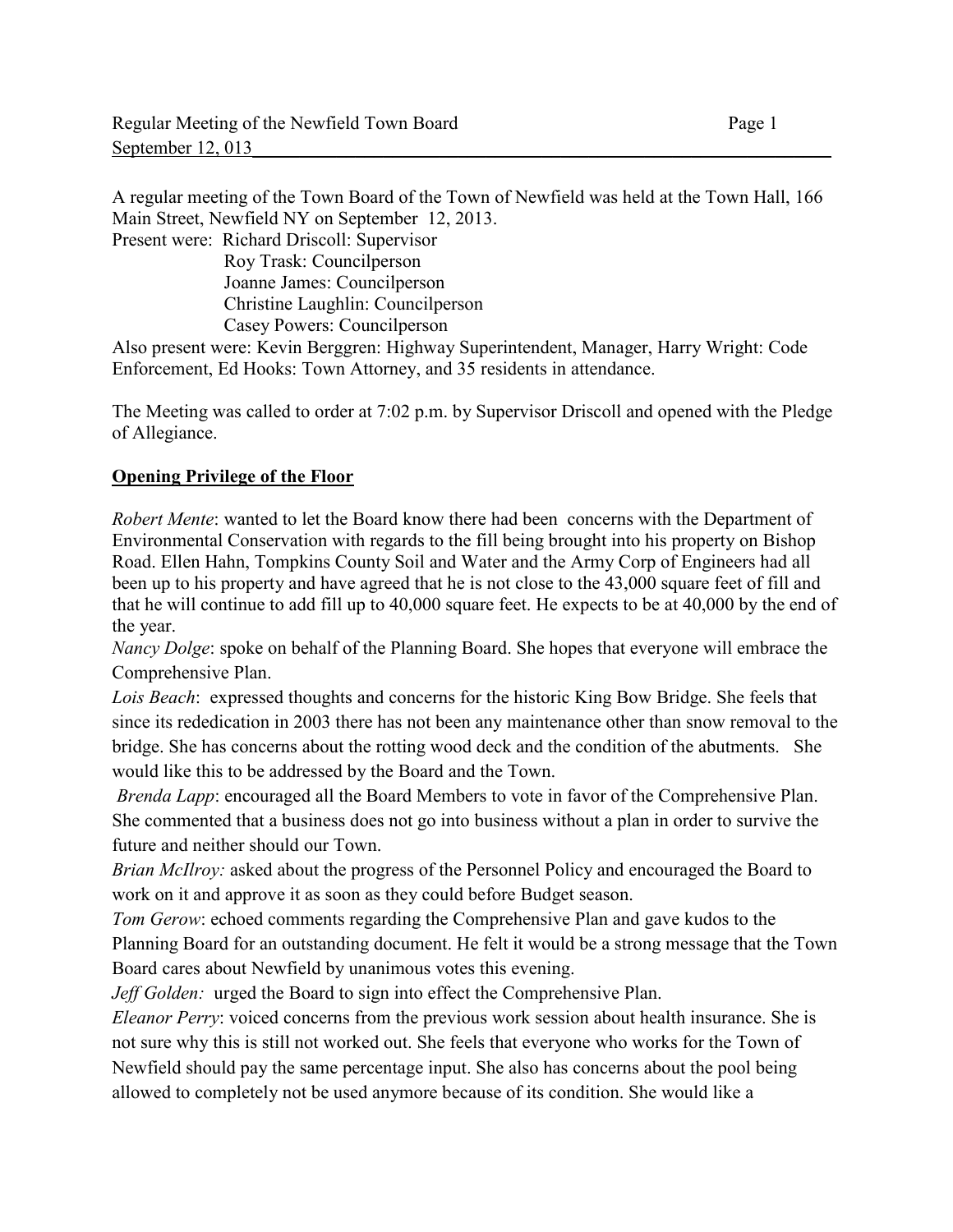public release of the damages, assessed repair value, how long the Town has known the repairs were needed ,also when the Town was initially informed and why the Town did not attempt to move funds to act immediately to repair the pool. She also commented from statements made at the Work Session that some of the members of the Board believe that AWS is preparing for a transfer station. She is curious why the Town is not acting on that. She also echoed comments made earlier and encouraged the Board to do what would be good for Newfield. *Gene VanZile*: thanked the Town Board and the Planning Board for all the work put into the Comprehensive Plan. He felt it was a team effort for a plan that is good for everyone not just a few. He felt there was no reason or excuse not to pass it. He also spoke about the transfer station: there have been property modifications being made that have openly continued for a its preparation. He also commented that this was openly stated at the last Town Board Work Session and that Code Enforcement Officer received correspondence stating what the fill was to be used for. He also stated that Ensol plan called for complete control for erosion and sedimentation before any preparation took place. He asked where the sill fence was. He asked why the Town Board and the Code Enforcement Officer had not done anything to enforce this. He also asked about the issuance of a Storm Water Permit. He commented that the modified area had been measured by surrounding areas with leniency for a starting point that had never been legally established. He does not feel an accurate measuring can be calculated with a land calculator. He asked again about the sill fence and permit. He told the Board he is seeking legal consul and

guaranteed there would be consequences when it was done.

*Bob Seely:* supports the Comprehensive Plan and asked the Board to pass it.

*Linda Calahan:* supports the Comprehensive Plan and requested any of the Board Members are against the Comprehensive Plan; she would like a detailed reason.

*Evie Marques:* commented that she had helped the Planning Board work on the Comprehensive Plan. She observed at the meetings the hope felt by the people on the impact that could improve the quality of life in Newfield with the Comprehensive Plan. She urged the Board to adopt the Comprehensive Plan.

*Randy Brown:* a Planning Board Member commented on the 5 year task of working on the Comprehensive Plan. He felt it is a great start for a community effort by the Board supporting it.

### **Agenda Changes:**

Supervisor Driscoll commented on an item in New Business to correct the wording in the second Resolution from Long Form to Full Environmental Assessment.

Attorney Hooks asked to add a short Executive Session to discuss a Collective Bargaining issue.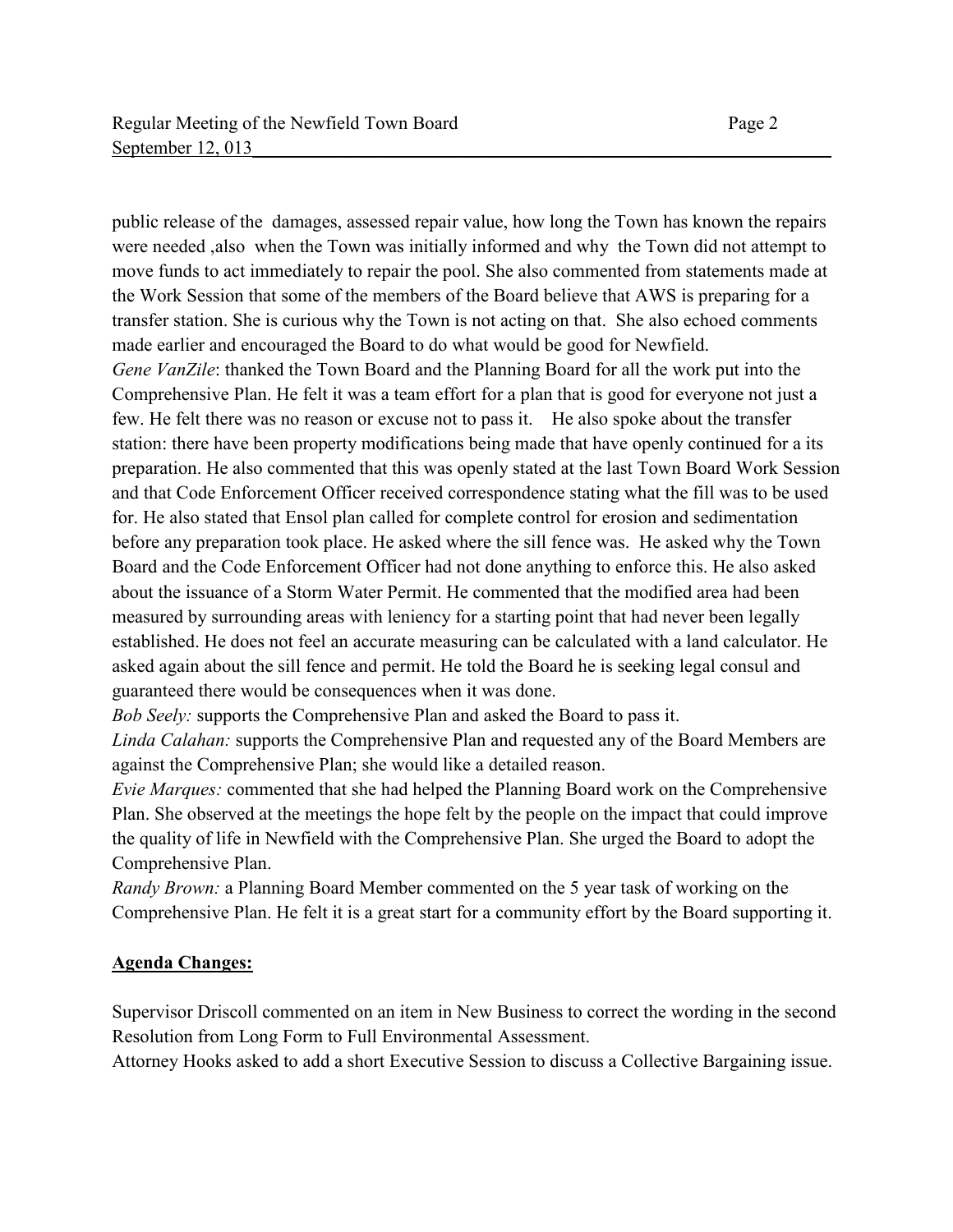### **Adoption of the Previous Meeting Minutes:**

Motion was made by Councilperson Trask to accept the August 12, 2013 regular Board Meeting minutes. Councilperson Laughlin seconded the motion.

ADOPTED AYE 5 Driscoll, Trask, James, Laughlin, and Powers  $NAY$  0

### **Reports:**

**Highway**: Superintendent Kevin Berggren reported that the Barnes Hill Road was winding down; 1.5 miles have been stone and oiled, the cost being between \$200,000.00 and \$250,000.00 which included base work and drainage and paving. He commented that his budget for this type of project is \$300,000.00 and he is limited what he can do each year. The Department is putting in culvert pipes and ditching currently. He reported that the Newfield Highway Department helped the Town of Enfield after the heavy rains and flooding.

Water & Sewer Department: none, Water Sewer Manager is on holiday

**Recreation**: Reid Hoskins Recreation Director was at an event and gave a report to the Board Members.

**Code Enforcement**: Harry Wright, Code Enforcement Officer, reported that addresss that had environmental issues have made great gains. He provided the Board Members with a list of permits issued.

### **County Legislature Representative**: absent

**Supervisor Report**: reported that the budget process is underway. The department heads have their budget work sheets. The first formal review of the proposed budget by the Town Board will be September  $27<sup>th</sup>$ . He also hopes to finalize the Personnel Policy draft at the work session on the  $27<sup>th</sup>$  as well. The calendar of meetings will also be set for the month of October at this work session.

### **New Business:**

### **Resolution 39-2013**

Motion was offered by Councilperson Laughlin, seconded by Councilperson Powers the following Resolution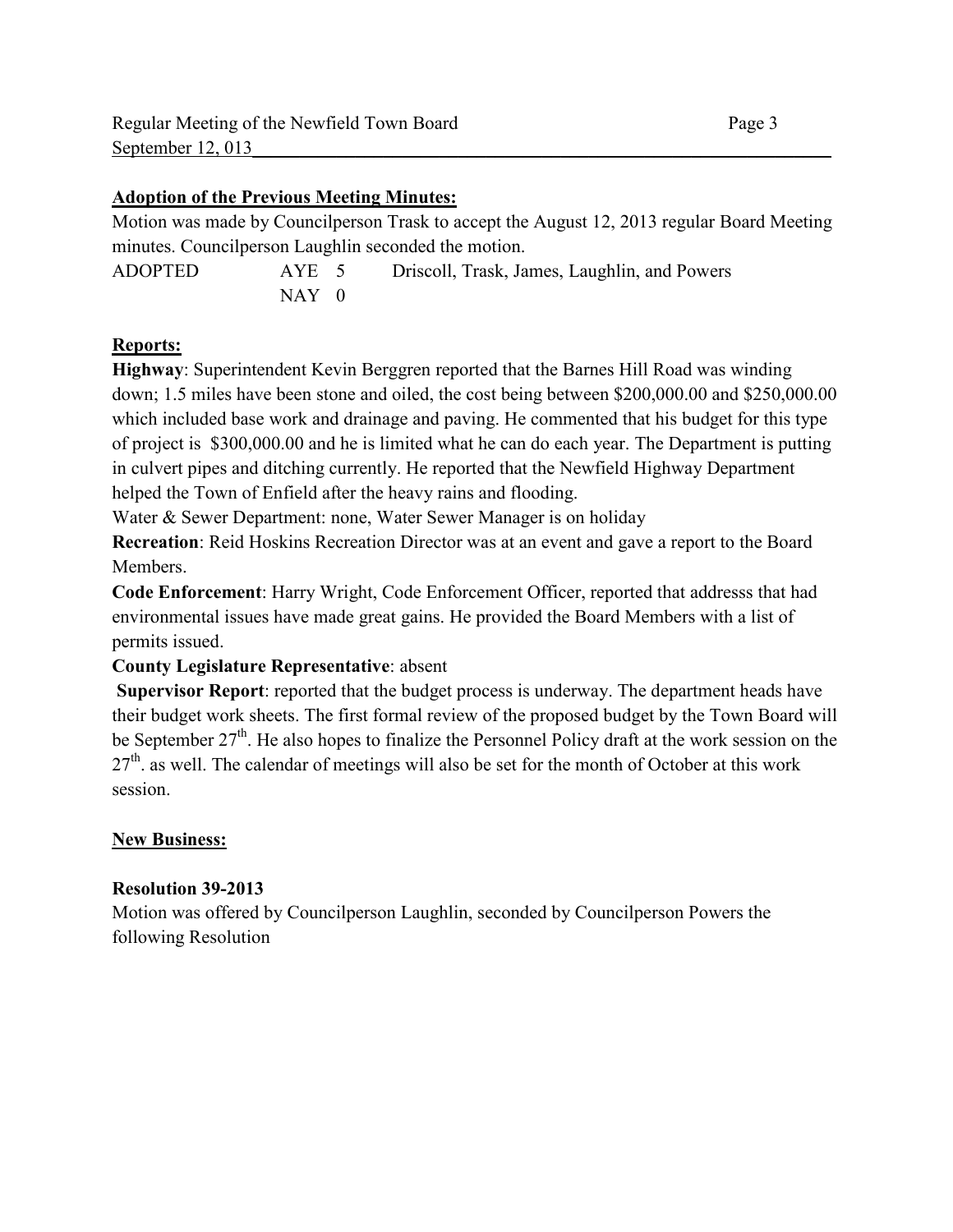### **RESOLUTION 39-2013**

## **To Establish Bank Accounts for the Strosnider Court**

**WHEREAS** the Newfield Town Board has appointed R. Barry Strosnider to serve as Newfield Town Justice through December 31, 2013, and

**WHEREAS** the Strosnider Justice Court must have 2 separate Checking Accounts in order to conduct Court business,

**NOW THEREFORE BE IT RESOLVED THAT** the Supervisor is authorized to open Checking Accounts for the Deposit of Bail Funds and Fine Collection Account at Tioga State Bank, and

**BE IT FURTHER RESOLVED** that the signatories shall be Justice Strosnider and Supervisor Driscoll.

| ADOPTED AYES |       | Driscoll, Trask, James, Laughlin and Powers |
|--------------|-------|---------------------------------------------|
|              | NAYES |                                             |

### **Resolution 40-2013**

Motion was offered by Councilperson Powers, seconded by Councilperson James the following Resolution:

### **RESOLUTION 40-2013**

### **To Adopt Newfield Comprehensive Plan Full Environmental Assessment Form**

**WHEREAS** the Town Board is intending to consider a Resolution to adopt a Comprehensive Plan ("the Plan") for the Town of Newfield; and,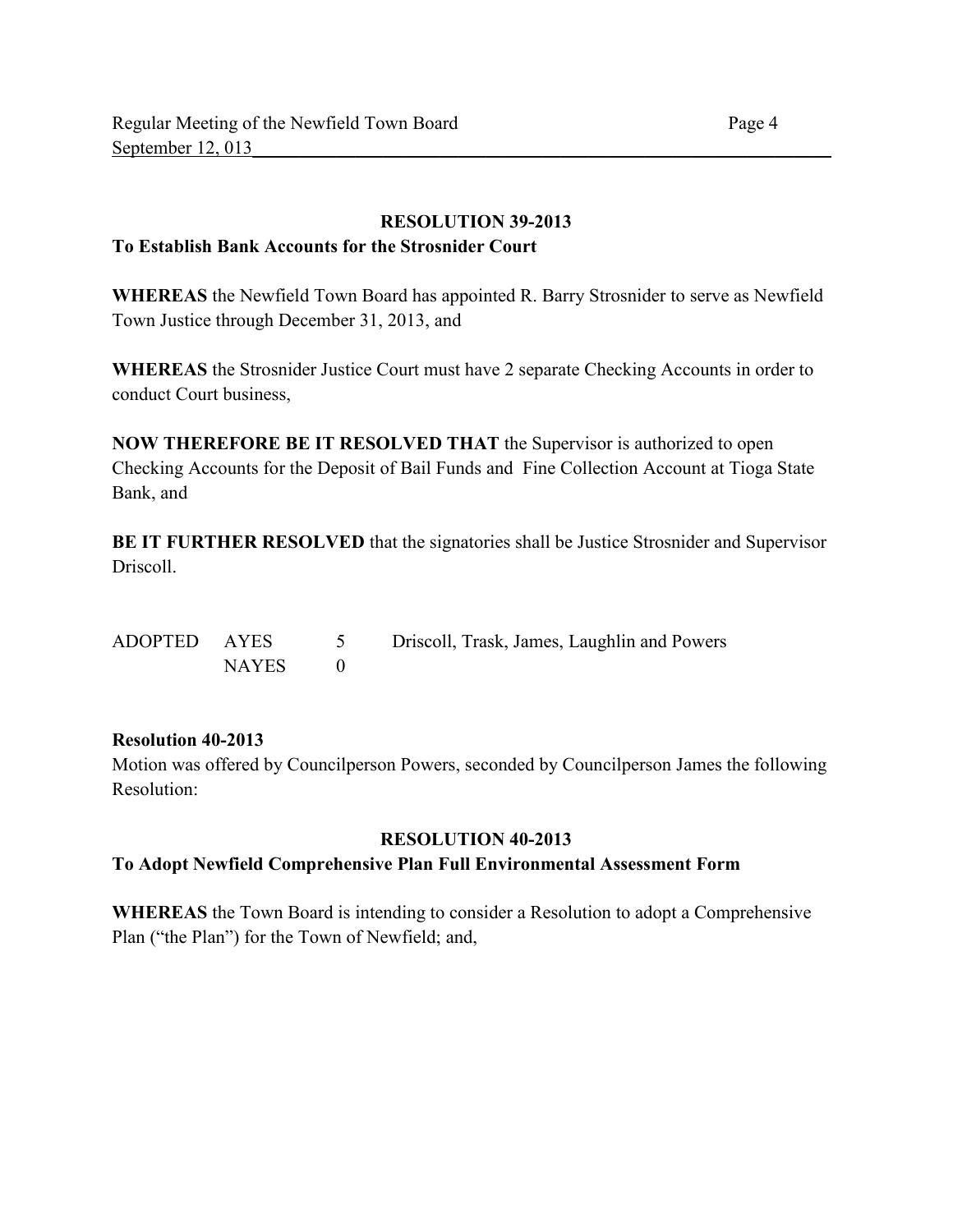**WHEREAS** adoption of the Plan is a Type I action under DEC regulations (6 NYCRR Section  $617.4(b)(1)$  and consequently, such an action requires the Town to complete a full Environmental Assessment Form ("EAF") prior to adoption of the Plan; and,

**WHEREAS** the Board carefully reviewed and considered the items set out in the completed full Assessment Form at its July public work session in connection with the Plan; and,

**WHEREAS** after due and thorough review of the items in the EAF, the Board has determined that acceptance and adoption of the Plan will not have any significant adverse effect on the Town's environment; and,

**NOW THEREFORE BE IT RESOLVED** the Town Board hereby adopts the Town of Newfield Comprehensive Plan Full Environmental Assessment Form in the form and content submitted with and made a part of this Resolution and the minutes of this meeting; and, it is further

RESOLVED that the Supervisor be and hereby is authorized to execute the EAF and to issue a negative declaration accordingly.

ADOPTED AYES 5 Driscoll, Trask, James, Laughlin and Powers NAYES 0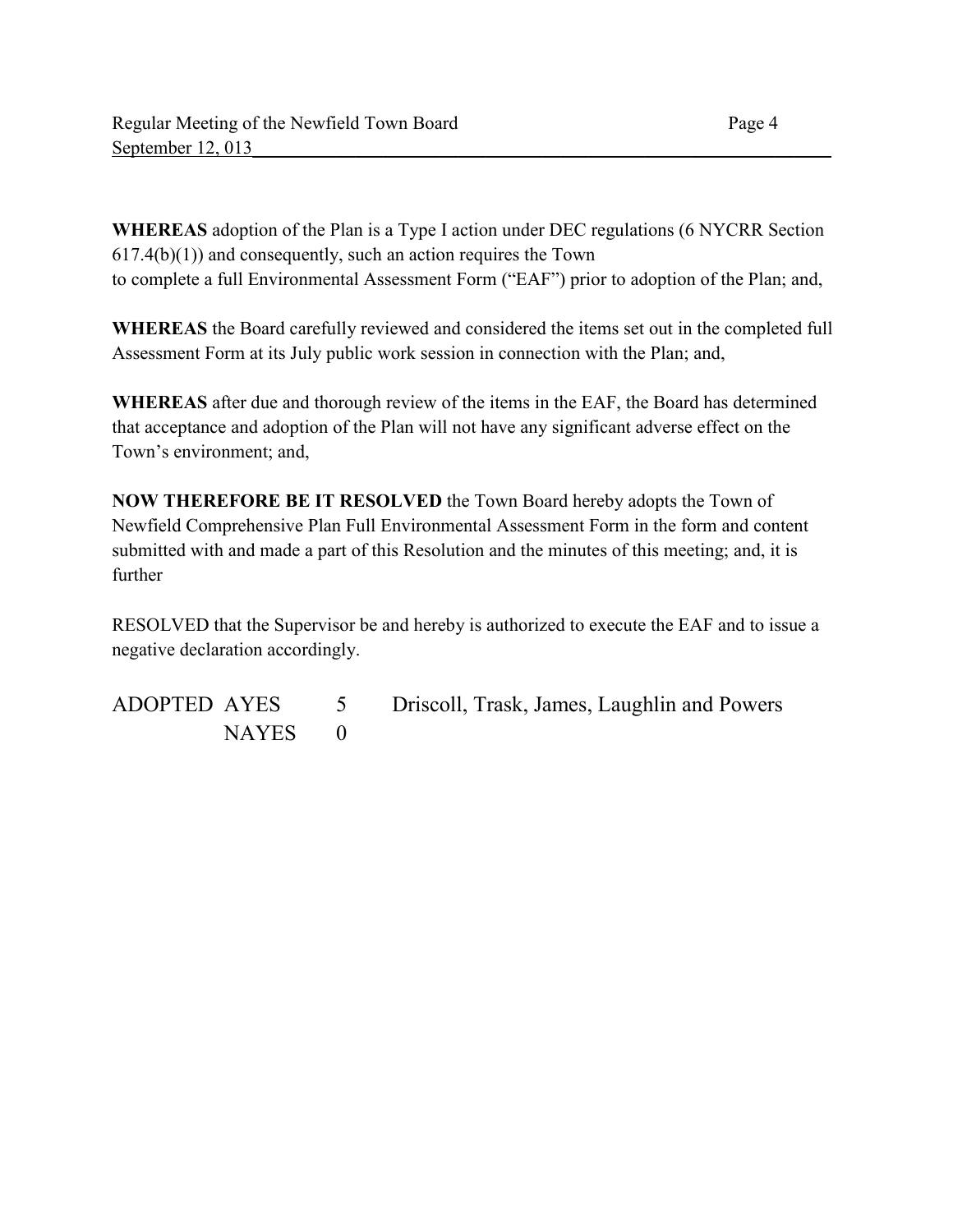### **Resolution 41-2013**

# **RESOLUTION 41-2013**

### **To Adopt the "Town of Newfield Comprehensive Plan"**

**WHEREAS** the Town of Newfield established the Planning Board on March 7, 2007 under local law 1-2007; and,

**WHEREAS** the purpose and intent of the Plan is to provide a mechanism to protect the health, safety, and general welfare of the community, and to facilitate planning for transportation, water and sewer, improvements, drainage, schools, parks and recreation and the like through the use of comprehensive planning; and,

**WHEREAS** over the last five years, the Town of Newfield Planning Board has received input via a community-wide survey sent to every address in the 14867 zip code; held three public input sessions in the Newfield Library in 2011; received input from a business focus group and an agricultural focus group in 2012; and,

**WHEREAS** the Newfield Planning Board presented the Draft Comprehensive Plan for public feedback and comments at the Newfield Town Website, in hard copy at the Town Hall and Library, and via flash drives for purchase, and held a public discussion on May 21 at the Fire Hall and an information booth at the High School Community Cafe; and,

**WHEREAS** the Newfield Planning Board made thoughtful revisions based on the public input to the plan and presented the Final Draft of the Comprehensive Plan for public review on June 19 at the Newfield Town Web-site, in hard copy at the Town Hall, the Library and via flash drives for purchase; and,

**WHEREAS** the proposed Comprehensive Plan fosters cooperation among governmental agencies planning and implementing capital projects and municipalities that may be directly affected thereby; and,

**WHEREAS** the Town of Newfield Planning Board held a duly advertised Public Hearing on the Draft Plan on July 2, 2013 at the Newfield Fire Hall; and,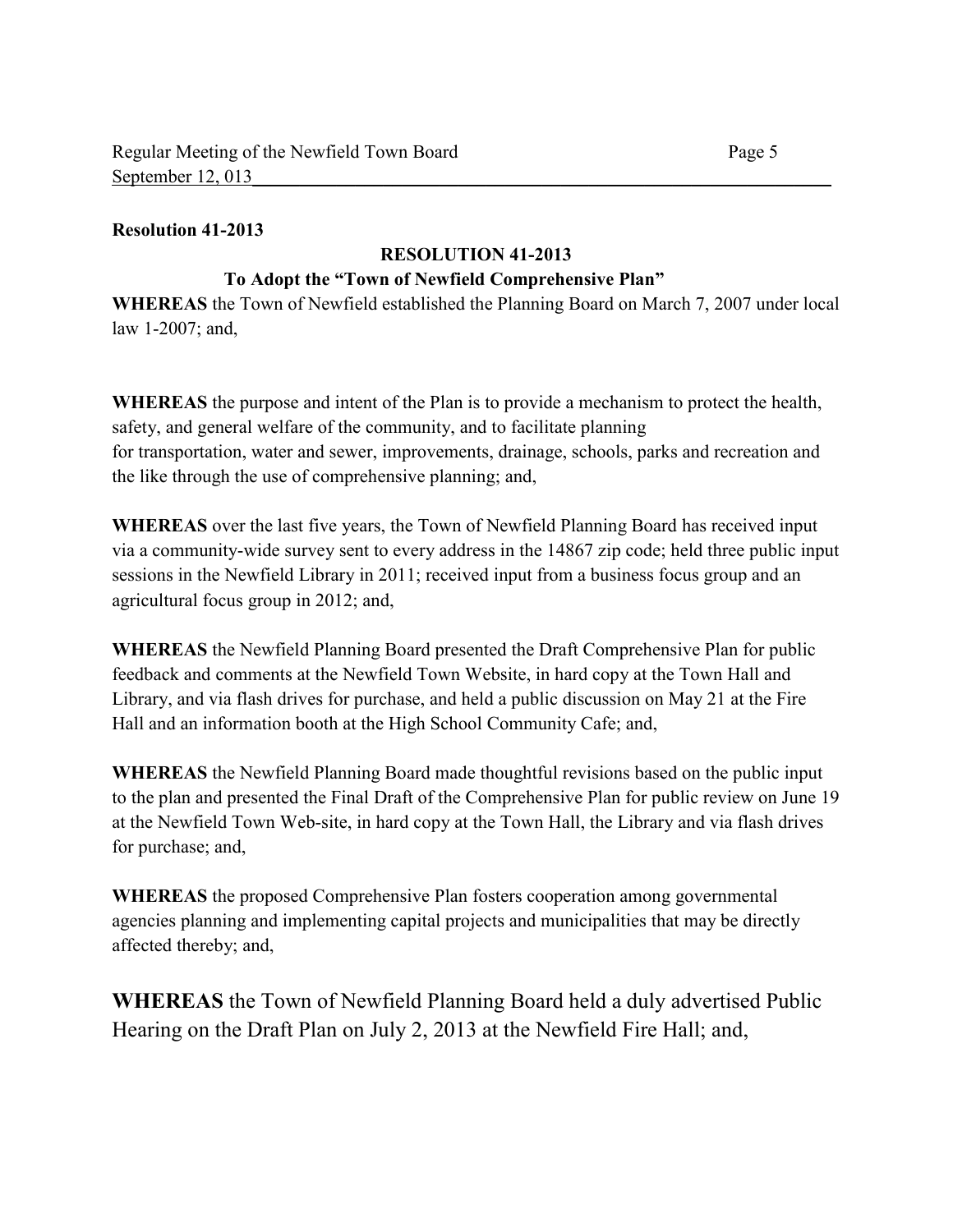**WHEREAS** the Town of Newfield Planning Board unanimously adopted a resolution to recommend and deliver its Final Draft of the Town of Newfield 2013

Comprehensive Plan to the Newfield Town Board which was formally presented on July 11, 2013, and,

**WHEREAS** the Newfield Town Board convened a Public Hearing held according to a public notice duly provided on the Draft 2013 Town of Newfield Comprehensive Plan on August  $8<sup>th</sup>$ prior to its Regular Monthly Board Meeting; and,

**WHEREAS** at such meeting the Board heard and considered comments from the public relating to the Plan;

**WHEREAS** the Newfield Town Board has not made any substantive changes to the Plan as presented by the Planning Board,

**NOW, THEREFORE, BE IT RESOLVED THAT** the Newfield Town Board hereby approves and adopts the Town of Newfield Comprehensive Plan with the minor modifications made thereto.

Motion was offered by Supervisor Driscoll and seconded by Councilperson James to adopt the Town of Newfield Comprehensive Plan.

Discussion: Councilperson Laughlin noticed an error in the second paragraph, the word "Law" was replaced with the word "Plan".

Councilperson Trask thanked Nancy Dolge, Randy Brown and Gene Yaples for their hard work and diligence. He feels the document shows the tremendous time put into it. He feels the document suits Newfield very well. He commented that he got the impression from commentary made by people in the audience that some of the Board Members do not support the Comprehensive Plan. He stated that was not true and the results would show with the vote. He felt the Board as a whole supports the Comprehensive Plan. He feels the Comprehensive Plan is good for Newfield.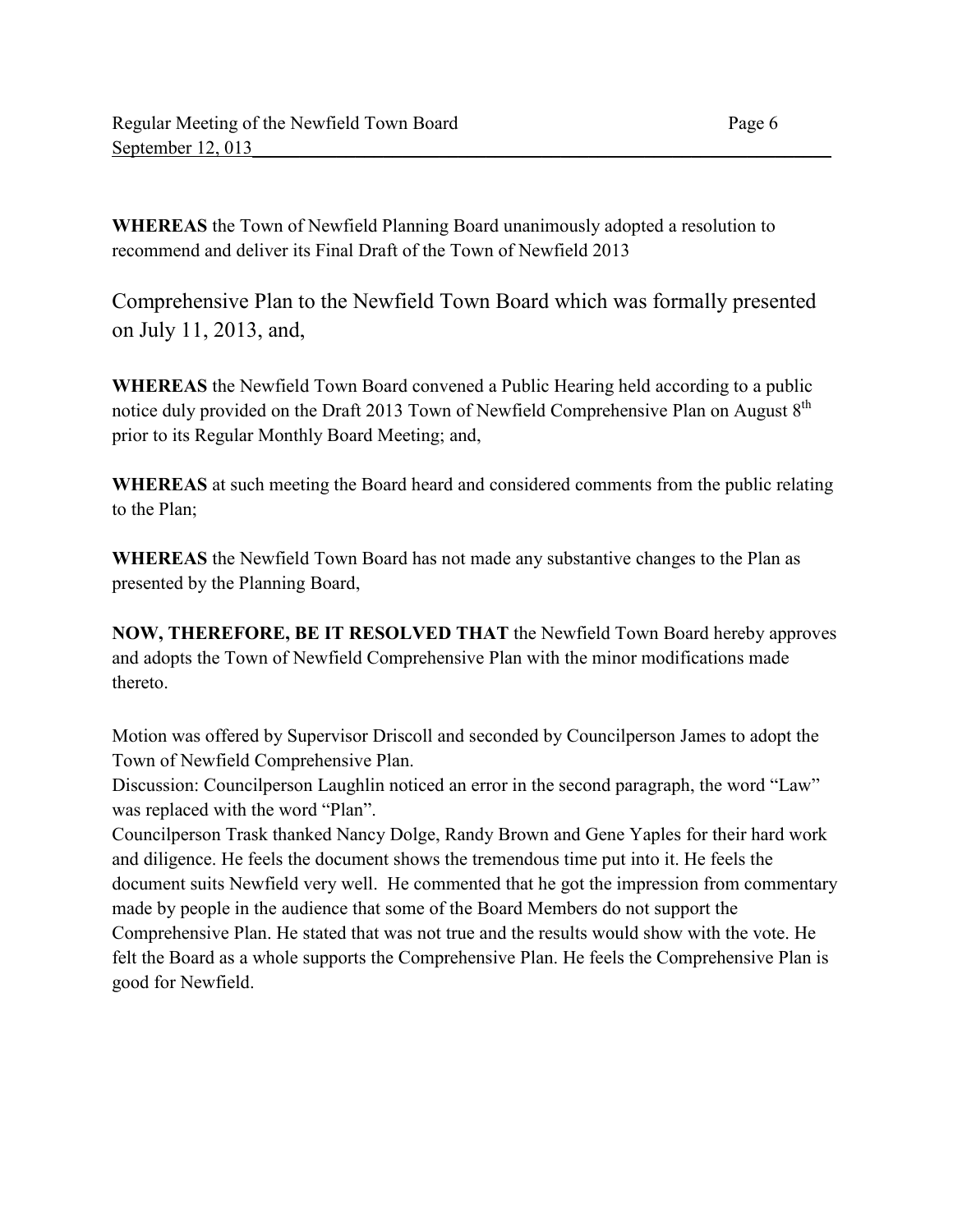Councilperson James commented that when she ran for election 4 years ago that one of her hoped for dreams was to adopt a Comprehensive Plan. She is grateful she is on the Board and able to vote for its adoption. She thanked everyone who worked so hard on it.

Councilperson Laughlin stated she had concerns going into it, but as a whole feels that Comprehensive Plan is the smart thing to do.

Councilperson Powers added that she ran for election 2 years ago she had wanted to see the Comprehensive Plan finished and put in place. She is happy it happening and thanked all who were involved.

Supervisor Driscoll added "Me Too- A lot!" He was very proud that it took everyone to bring the document to the Board for this cumulating moment. He was also very happy for its unanimous approval. He also echoed Councilperson Trask's comment about the Plan itself and the fact that it is as robust, complete and thoughtfulness. He also commented that this had not gone unnoticed by all of the people where is has had to pass approval or review according it to law and have said they have not reviewed a document as complete, as well thought out, put together, easily readable and as lovely to look at as this one.

| AOPTED: AYES 5            | Driscoll, Trask, James, Laughlin and Powers. |
|---------------------------|----------------------------------------------|
| <b>NAYES</b>              |                                              |
| <b>Old Business:</b> none |                                              |

# **AUDIT OF CLAIMS**

Motion was made by Councilperson Laughlin and seconded by Councilperson Powers to approve the August Expenses:

Discussion: Councilperson Laughlin asked how the water meter installation was coming. She also asked about late fees incurred for lack of getting checks out on time. And also she questioned two fed ex mailings that were overnight mailed she asked if they were late going out. Supervisor Driscoll said one was for the IRS appeal and the second he could not remember, he added it the third time this method had been used this year and was not a habit. She also noticed a mileage bill that needs to have more detail added to it.